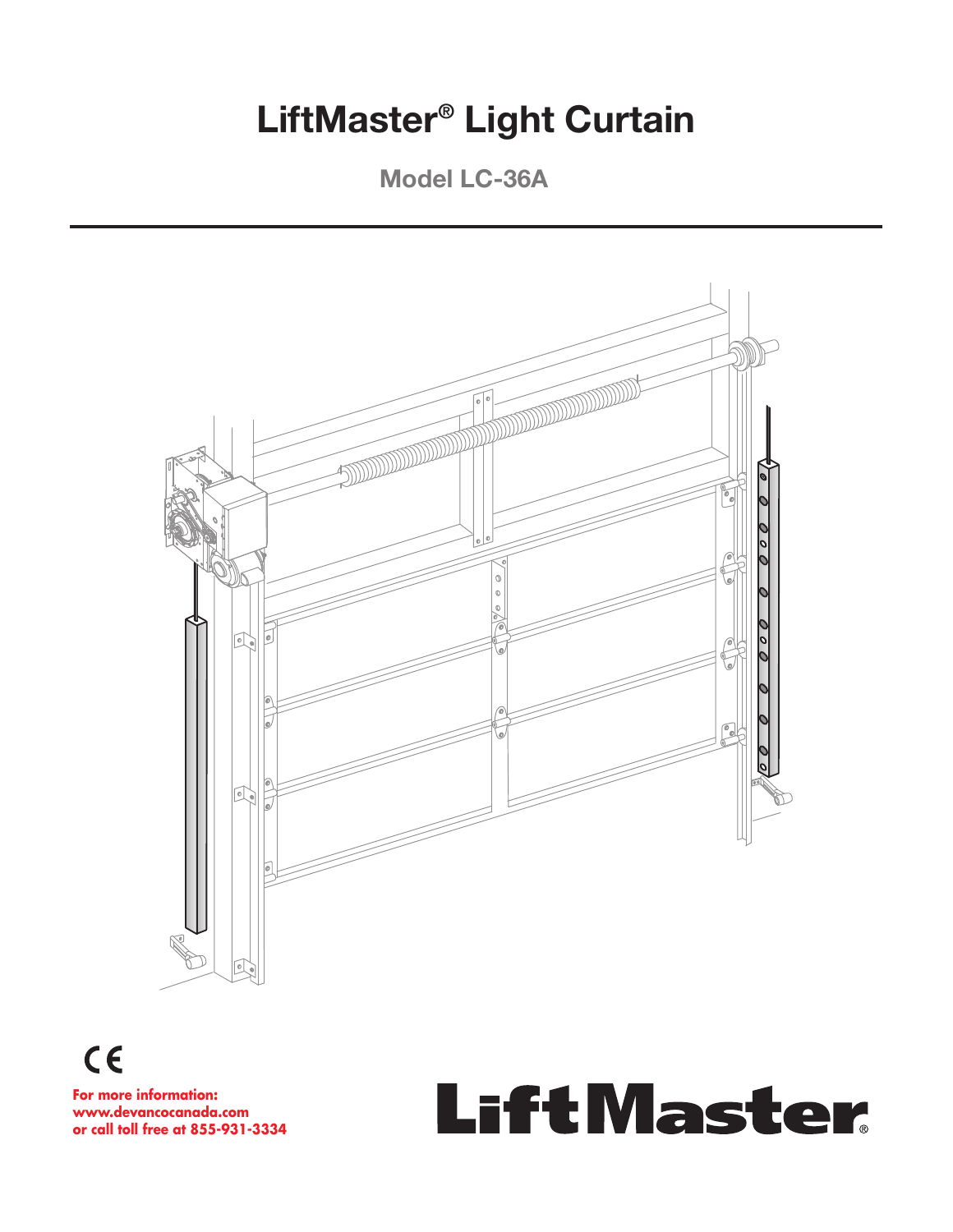# **INTRODUCTION**

## **AA WARNING**

To prevent possible SERIOUS INJURY or DEATH from a closing door:

- Be sure to DISCONNECT POWER to the operator BEFORE installing the Light Curtain.
- The door MUST be in the fully opened or closed position BEFORE installing the Light Curtain.
- Correctly connect and align the Light Curtain transmitter and receiver.
- The Light Curtain is for use with LiftMaster® Commercial Doors. Use with ANY other product voids the warranty.
- DO NOT use this product for the protection of dangerous machinery or in explosive atmospheres or radioactive environments. Use ONLY specific and approved types of devices for such applications.
- The Light Curtain MUST be installed ONLY by authorized and fully trained personnel.
- LiftMaster Monitored Entrapment Protection devices are required in addition to the Light Curtain. The Light Curtain may NOT be used as the sole entrapment protection device for ANY entrapment zone.

## **IMPORTANT INFORMATION ABOUT THE LIGHT CURTAIN**

LiftMaster® Light Curtain (Model LC-36A) is an ancillary entrapment protection device used with sectional and rolling doors that is designed with 8 optical sensors that form 22 total invisible light beams. These light beams create a cross-pattern or netting effect for maximum protection against entrapment. When properly connected and aligned, the Light Curtain will detect an obstruction in the path of the light beams. If an obstruction breaks any light beam while the door is closing, the operator will stop and reverse to the full open position. The invisible light beam must be unobstructed. No part of the door (or door tracks, springs, hinges, rollers or other hardware) may interrupt the light beam while the door is closing. The Light Curtain Transmitter must be installed facing the Light Curtain Receiver across the entrapment zone, 12" (30.5 cm) above the primary monitored entrapment protection device. The minimum installation width is 3 feet (.91 m) and the maximum width is 33 feet (10 m).

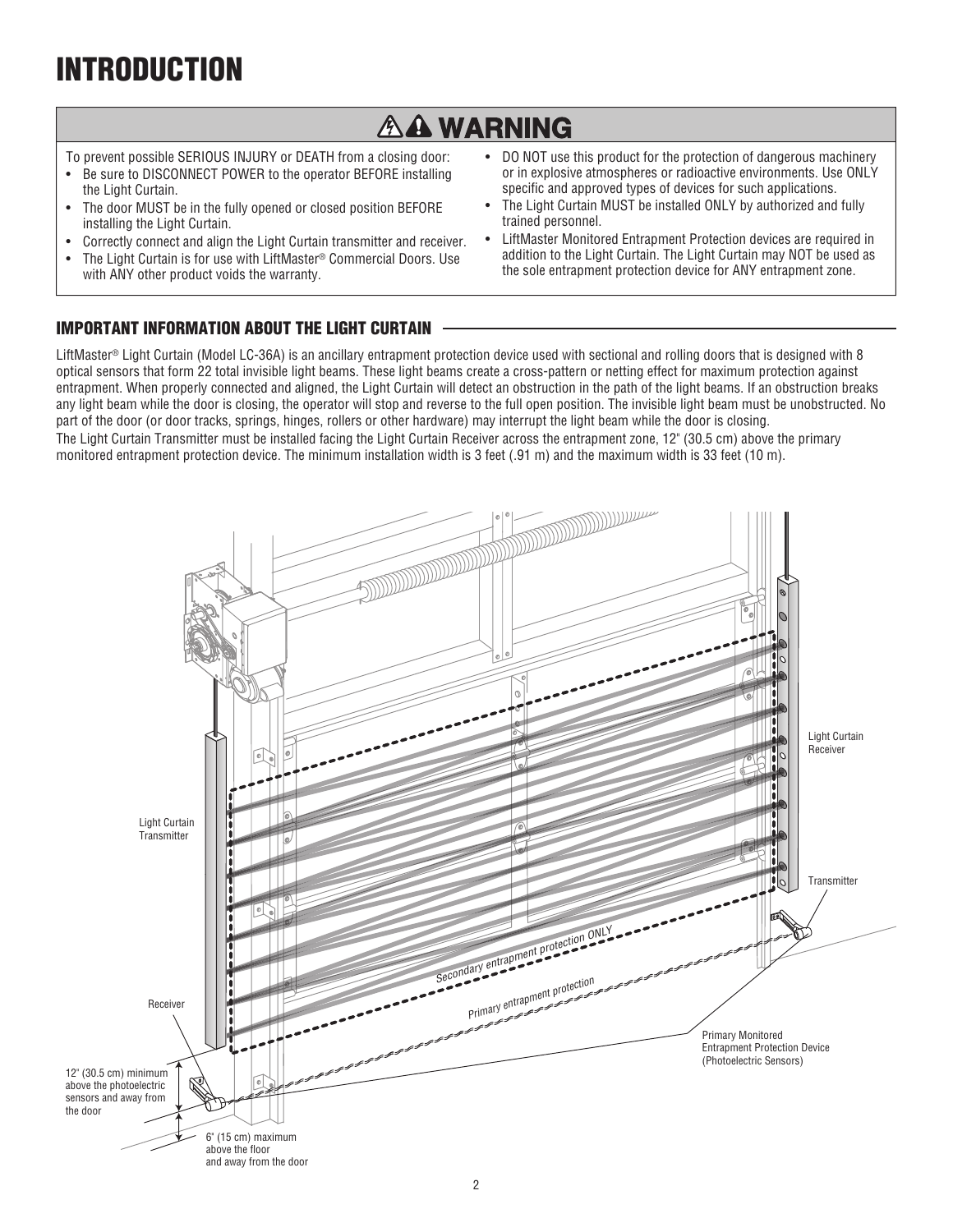# **INTRODUCTION**

The images in this document are for reference only and your product may look different.

## **APPLICATION**

The Light Curtain is compatible with LiftMaster Heavy, Standard, and Medium Duty Logic, FDC, FDCL, FDOA, FDOB, and Egress Commercial Door Operators. The Light Curtain is approved for track mounting. The Light Curtain is for indoor use only but may be installed in areas exposed to rain or moisture.

## **CARTON INVENTORY**

### **Not Shown**

- Screws, Washers, and Nuts with Nylon Insert
- Wire Connectors (6)
- Blocking Material
- Installation Manual

### **SPECIFICATIONS**

#### **Optical**

### **Electrical**

| Output Type: Solid-state Relay, Normally Open (N.O.) when energized |  |
|---------------------------------------------------------------------|--|

#### **Mechanical**

| Operating temperature range:  - 40°F to +140°F (-40°C to +60°C) |  |
|-----------------------------------------------------------------|--|
|                                                                 |  |

### **Dimensions**



### **ACCESSORIES**

| Conduit kit with 2 junction boxes and 2 flexible cables. |  |
|----------------------------------------------------------|--|

**Plug-In Power Supply** ...............................................................100MAPS For medium-duty LiftMaster commercial door operators with low current capability. Also for use with Logic operators for additional power to operate the Light Curtains.

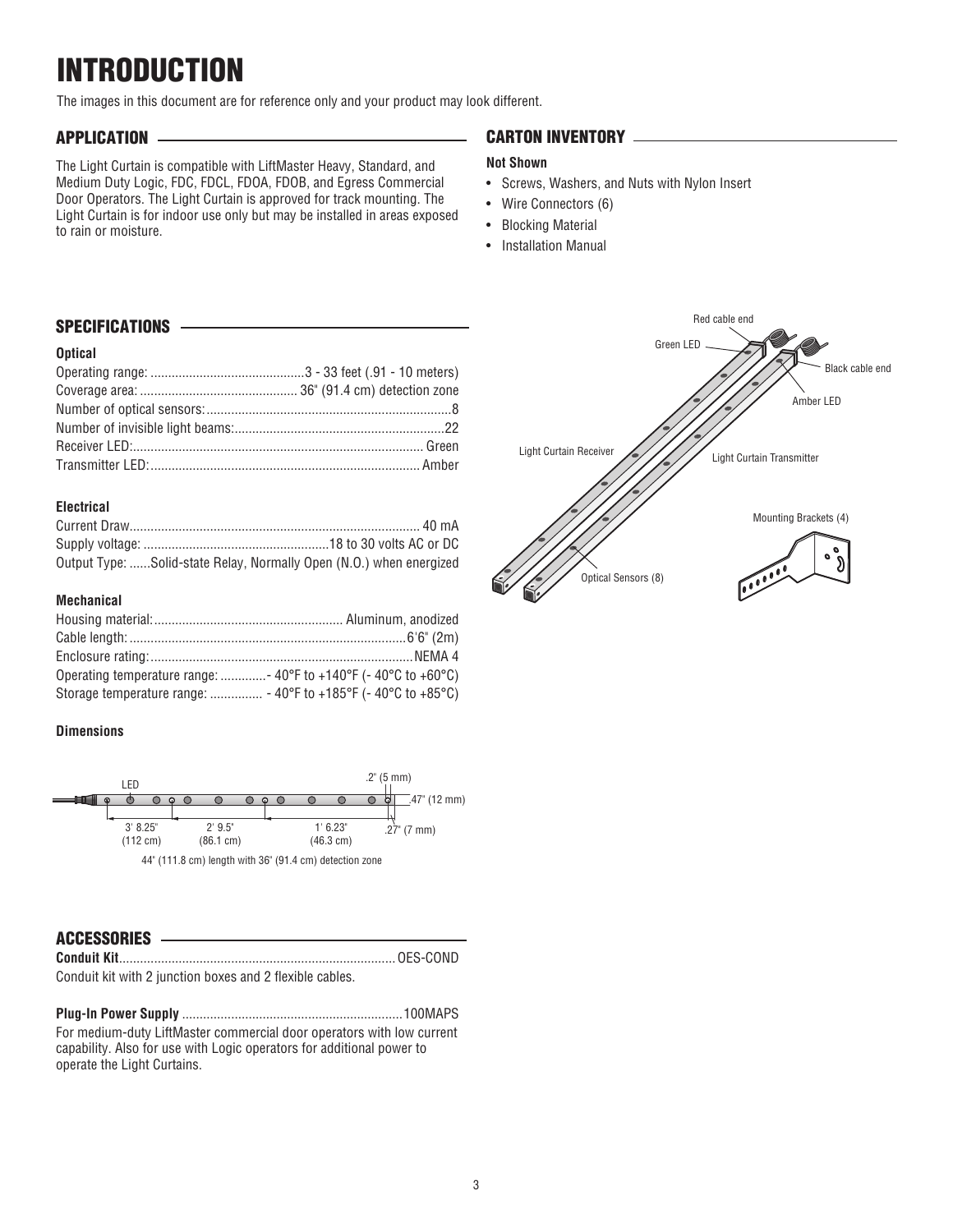# **INSTALLATION**

## **CAUTION**

- To prevent possible product damage and incorrect operation:
- NEVER scratch or paint the optical sensors.
- DO NOT drill ANY additional holes into the Light Curtain.
- Correctly connect and align the Light Curtain transmitter and receiver.
- DO NOT bend or twist the Light Curtain.
- Oil may damage the Light Curtain cable so contamination MUST be avoided at ALL times.
- DO NOT mount the Light Curtain where sunlight or other external infrared light sources will shine directly into the optical sensors of the Light Curtain receiver. If necessary, switch the mounting side of the Light Curtain transmitter and receiver.

## **INSTALL ONE SET OF LIGHT CURTAINS**

The mounting brackets must be securely fastened to a solid surface such as a wall framing. If installing the mounting brackets in masonry construction, add a piece of wood at each location to avoid drilling extra holes in the masonry. *NOTE:* If the Light Curtain is installed with coil cord, the coil cord needs to be secured so it will not interrupt the light beams.

- 1. Fasten the mounting brackets loosely to both Light Curtains with the screws provided.
- 2. Measure a minimum of 12 inches above the photoelectric sensors. Mark this location. The Light Curtain must be installed above this point.
- 3. Hold the Light Curtain up to the desired mounting location with the cable end pointing upward. Secure the bottom mounting bracket to the mounting surface.
- 4. Make sure the Light Curtain is level and secure the upper mounting bracket to the mounting surface.
- 5. Tighten the screws to secure the Light Curtain to the mounting bracket.
- 6. Secure the other Light Curtain to the opposite side of the door following steps 2 5, making sure they are aligned.
- 7. Run wires to the operator.
- 8. Twist like colored wires together, brown to brown and blue to blue.



### **INSTALL TWO SETS OF LIGHT CURTAINS ON THE SAME DOOR**

Installing two sets of light curtains on the same door is recommended for high volume vehicle traffic.

- 1. Install the first set of Light Curtains on the door as described in the Install One Set of Light Curtains section.
- 2. Install the second set of Light Curtains above the first set. The black and white wires are wired in parallel and the blue and brown wires are wired in parallel.

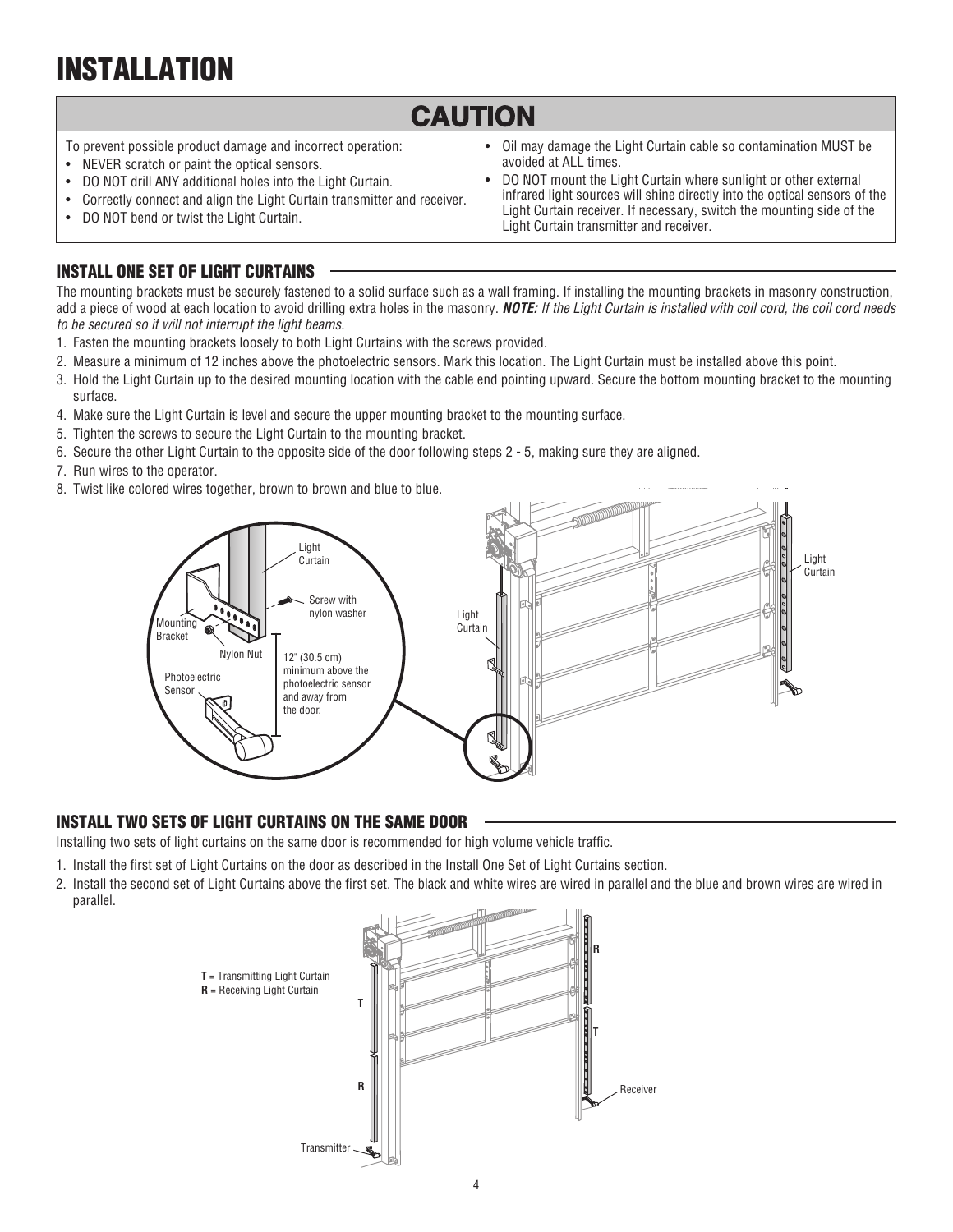# **INSTALLATION**

## **INSTALL MULTIPLE LIGHT CURTAINS ON ADJACENT DOORS**

When installing more than one set of Light Curtains on adjacent doors, blocking material must be attached to the center Light Curtains (as shown) to prevent cross-talk that could occur due to the close proximity of the Light Curtain sensors.

1. Thread mounting screws through the Light Curtain, blocking material and bracket, and loosely secure with locking nylon nut. Follow steps 2 - 8 of the *Install One Set of Light Curtains* section.



# **POWER WIRING**

Do not run wiring in the same conduit with AC power. If installing on a medium duty LiftMaster commercial door operator, a 22 Vdc to 24 Vdc 100 mA Plug-In Power Supply is required (refer to Accessories).

- 1. Disconnect power to the operator.
- 2. Connect the wires from the Light Curtain to the operator as illustrated below (follow the instructions according to your operator type).
- 3. Reconnect power to the operator.



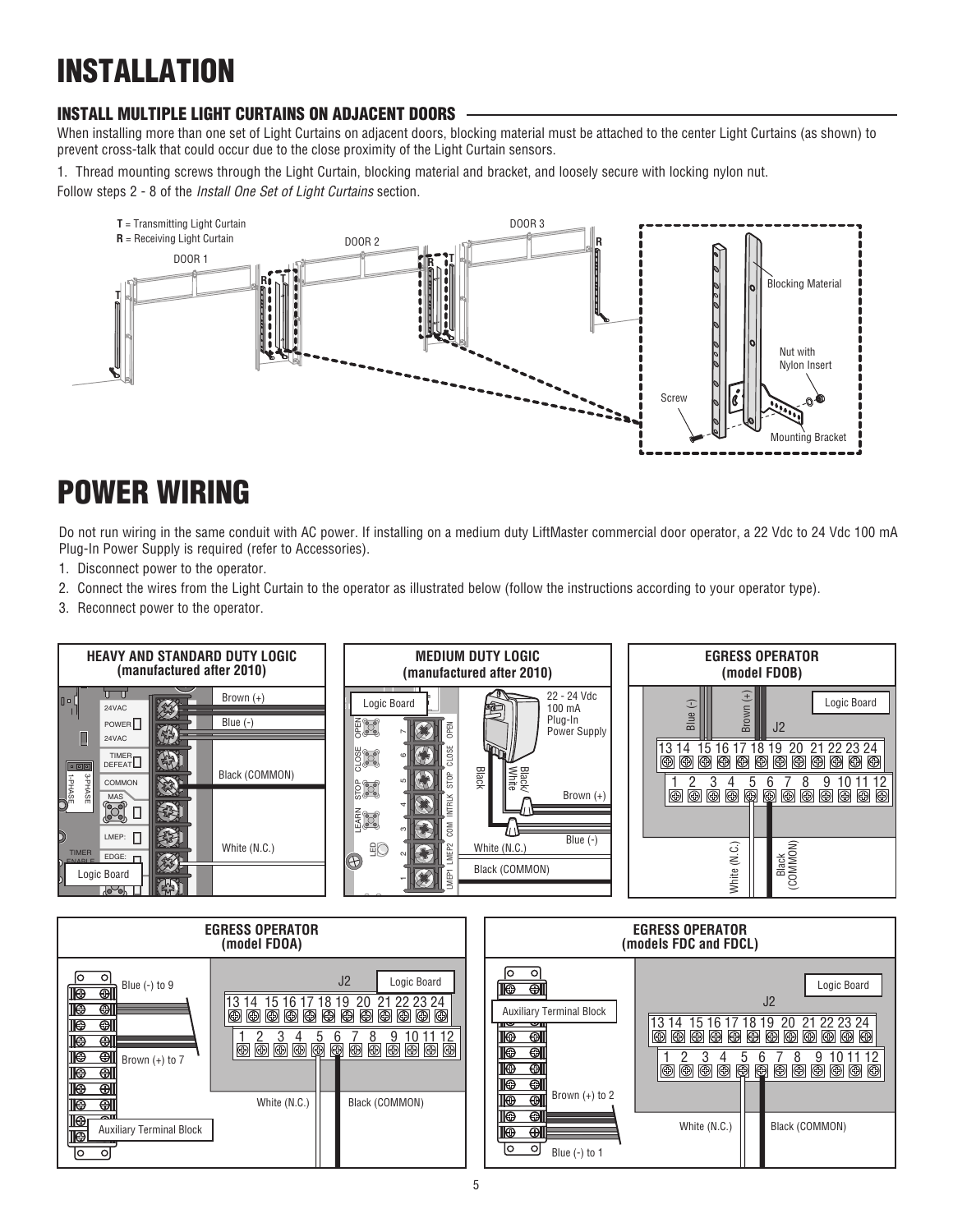# **FINISH INSTALLATION**

## **ALIGN THE LIGHT CURTAINS**

The Light Curtain transmitter and receiver must be aligned. When properly wired and aligned the amber and green LEDs will be ON. The amber LED is located on the Light Curtain Transmitter and the green LED is located on the Light Curtain Receiver. If the amber and green LEDs are not on, refer to the table below.

1. Open and close the door for one complete cycle to let the operator register the Light Curtain.

| AMBER LED      | <b>GREEN LED</b> | <b>STATUS</b>                                                                                                             | SOLUTION                                                                                                                                           |
|----------------|------------------|---------------------------------------------------------------------------------------------------------------------------|----------------------------------------------------------------------------------------------------------------------------------------------------|
| <b>OFF</b>     | 0FF              | No power                                                                                                                  | Check wiring.                                                                                                                                      |
| 0 <sub>N</sub> | <b>Blinks</b>    | • Light Curtain receiver and transmitter are not aligned<br>• Obstructed light beam<br>• Defective Light Curtain Receiver | • Adjust the Light Curtains to correct alignment<br>• Remove the obstruction<br>• Replace Light Curtain receiver and transmitter<br>(Model LC-36A) |

## **TEST THE PRIMARY AND ANCILLARY ENTRAPMENT PROTECTION**

It is the responsibility of the specifier, purchaser, and installer to ensure that, on completion, the installation of the Light Curtain complies with all relevant federal, state, and local codes and regulations.

### **TEST THE LIGHT CURTAIN (ANCILLARY ENTRAPMENT PROTECTION)**

- 1. With the door in the full open position, press the close button.
- 2. While the door is closing, obstruct any of the invisible light beams on the Light Curtain (the green LED on the Light Curtain Receiver will blink when the invisible light beam is obstructed). The door should stop and reverse.

### **TEST THE PHOTOELECTRIC SENSORS (PRIMARY ENTRAPMENT PROTECTION)**

- 1. With the door in the full open position place an obstruction in the path of the photoelectric sensors and press the close button. The operator should not move.
- 2. Remove the obstruction and press the close button. The door should close.

# **MAINTENANCE**

Periodically, check the following:

- Examine the optical sensors, ensuring they are clear of dirt and dust. If necessary, clean the front surface with a soft towel. Never use solvents, cleaners or mechanically abrasive towels to clean the Light Curtains because this can damage the optical sensors. Avoid direct, high-pressure water spray to clean the Light Curtains. Do not scratch the surface of the optical sensors when cleaning the Light Curtains.
- Check the mounting brackets, make sure they are securely fastened to the mounting surfaces. Tighten if necessary.
- Check that the Light Curtain cables are secured properly.

NOTICE: To comply with FCC and/or Industry Canada (IC) rules, adjustment or modifications of this digital device are prohibited. THERE ARE NO OTHER USER SERVICEABLE PARTS. Any changes or modifications not expressly approved by the party responsible for compliance could void the user's authority to operate the equipment.

This device complies with Part 15 of the FCC rules and IC License-Exempt RSS Standard(s). Operation is subject to the following two conditions: (1) this device may not cause harmful interference, and (2) this device must accept any interference received, including interference that may cause undesired operation.